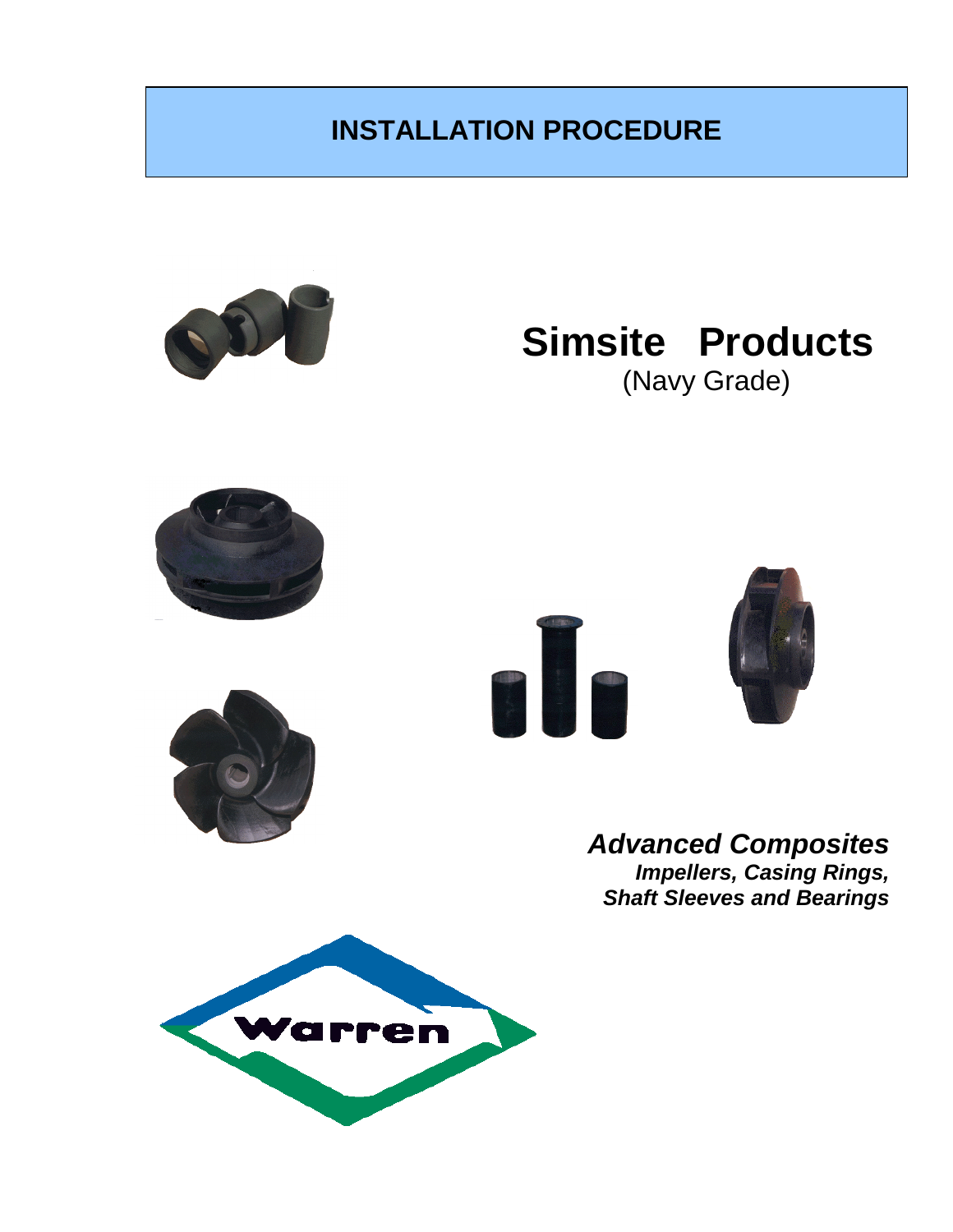### **TABLE OF CONTENTS**

### **Paragraph**

### **Page**

| 1.  |                                                              |  |
|-----|--------------------------------------------------------------|--|
| 2.  | Installation of Simsite Casing Rings into End Suction Pumps3 |  |
| 3.  | Installation of Set Screws with a Simsite Casing Ring4       |  |
| 4.  |                                                              |  |
| 5.  | Installation of Simsite Casing Rings in Split Case Pumps5    |  |
| 6.  |                                                              |  |
| 7.  |                                                              |  |
| 8.  |                                                              |  |
| 9.  |                                                              |  |
| 10. |                                                              |  |
| 11. | Determination of Clearances Between Wearing Surface9         |  |
| 12. |                                                              |  |
| 13. |                                                              |  |
| 14. |                                                              |  |
| 15. |                                                              |  |

### **LIST OF TABLES**

|   | Interference Fits                                | 12 |
|---|--------------------------------------------------|----|
|   | <b>Factory Set Ring Clearances and Standards</b> | 13 |
| 3 | Bearing Set Clearances and Standards             | 14 |

**Table Page**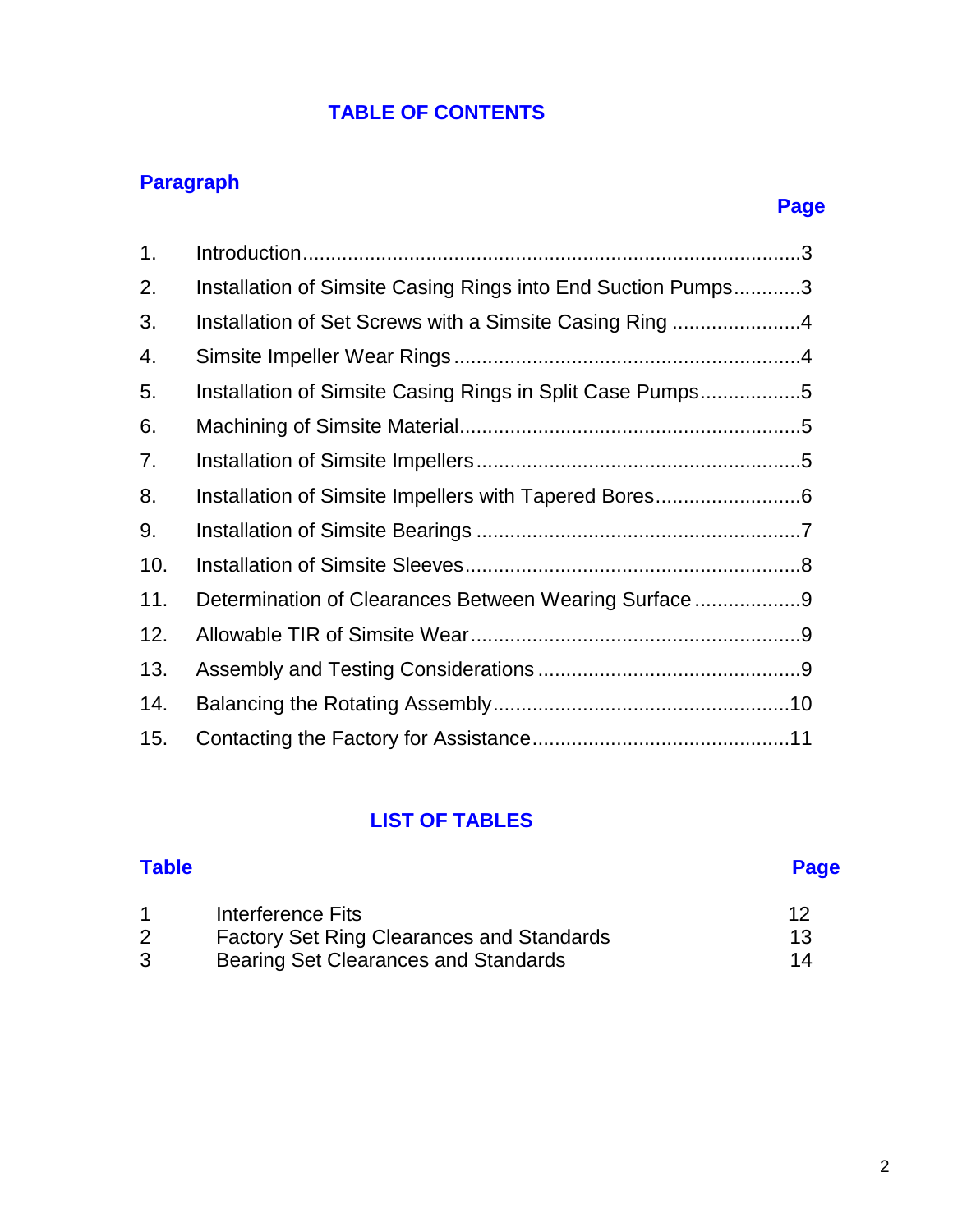#### **INSTALLATION PROCEDURES FOR SIMSITE PRODUCTS**

#### **1. INTRODUCTION**

1.1 These instructions provide the user with the basic installation procedures for Simsite products, supplementing existing metallic pump technical manuals and or Technical Repair Standards. If a conflict develops between the existing procedures and this instruction, this instruction takes precedence. These instructions, along with basic knowledge of pump assembly and maintenance practices, will assure optimum efficiency and life of the Simsite part. The installation philosophy for pumps containing Simsite components differs slightly from that of pumps with metal internals. Although Simsite materials have a high strength-to-weight ratio and are superior to metallic in corrosion resistance, they are softer and lighter than metals and must therefore be handled and installed with care to avoid damage. When installing Simsite parts, never strike the composite component with a hard tool or object. Use only a soft wood, plastic or rubber hammer if you need to tap them into place. Never use a puller on Simsite (unless tapped puller holes are provided) or put a direct flame on the composite. If this installation procedure, along with the specific equipment technical manuals and/or Technical Repair Standards are not followed, all warranties and guarantees will be void.

#### **2. INSTALLATION OF SIMSITE CASING RINGS INTO PUMP CASING WHEN A PRESS FIT IS REQUIRED (END SUCTION OR OVERHUNG TYPE PUMPS)**

2.1 Prior to the installation of Simsite rings, the pump casing ring bore areas in the pump casing should be cleaned and all burrs removed. The casing ring bore should be indicated to make certain that it is round, concentric with the impeller locating features. If the casing bore is not running true, it should be machined before the Simsite casing ring is installed.

2.2 When pressing a Simsite casing wear ring into a pump casing, an interference fit must be added to the outer diameter of the ring as would be done with a metal ring. Warren recommends an interference fit of .001 in. per diametrical in. with a minimum of .003 in. and a maximum of .010 in. for diameters up to 12.000 in. (To set the interference for those rings with a diameter above 12.000 in., please consult the factory.) For example, an 8.000 in. diameter casing wear ring would be machined to 8.008 in. for an interference fit of .008 in. into the casing. See Table 1 for the interference fits of Simsite components.

2.3 Simsite rings can be chilled or frozen to facilitate pressing the rings into the casing. Pressed Simsite casing rings must be secured with a two-part epoxy (Devcon Putty "A"; Fixmaster or equivalent) and with 3 - 4 set screws.

3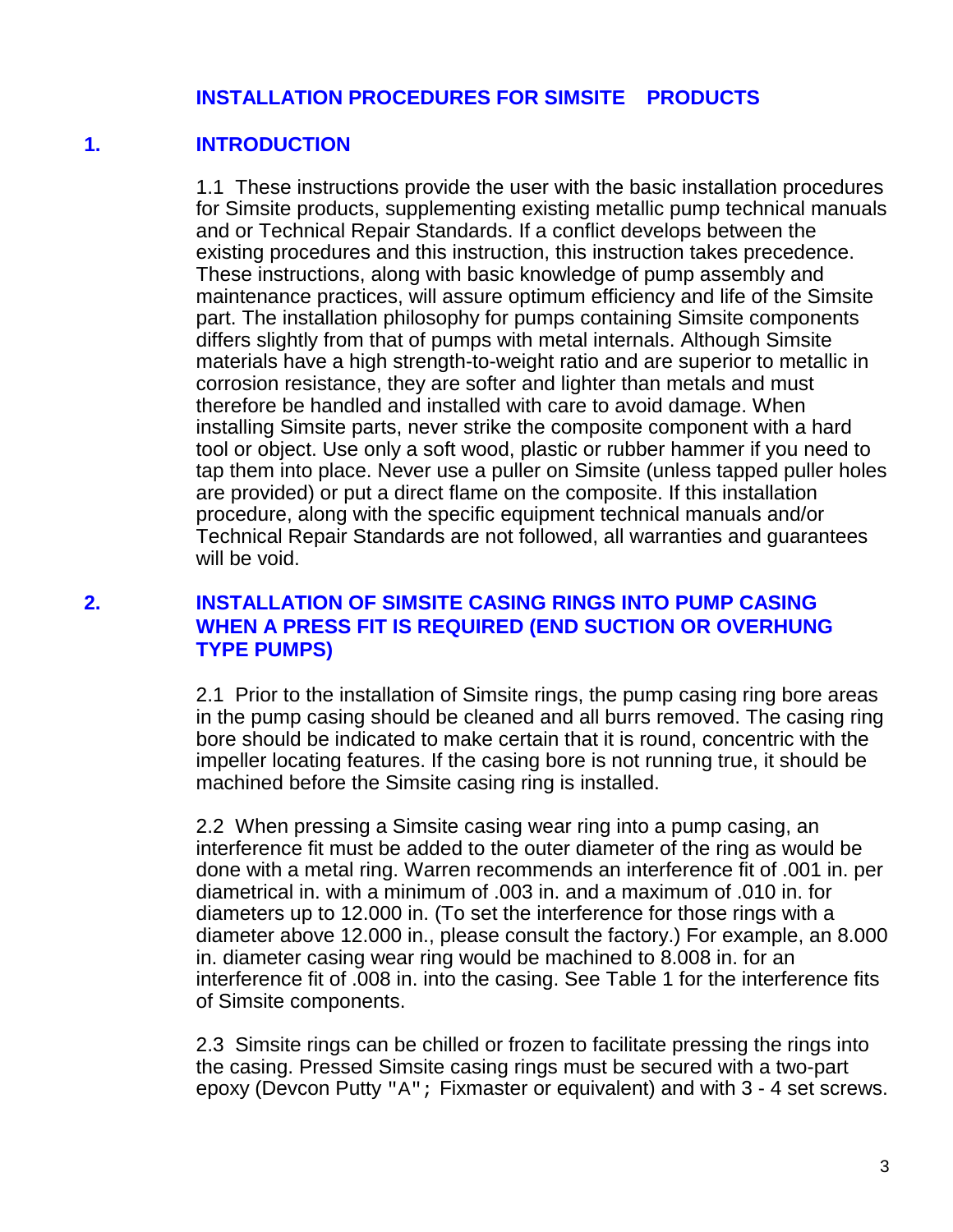#### **3. INSTALLATION OF SET SCREWS WITH A SIMSITE CASING RING**

3.1 When installing set screws into a metal casing to secure the Simsite casing ring, the holes for the set screw should be drilled so that 75-80 percent of the screw will be in the casing and only 20-25 percent in the Simsite composite ring. The size of the set screw being installed should be the same size as the original set screws or the same size that would be used if a metallic casing ring were being installed. Care must be taken to ensure that the drill or tap does not walk towards the softer composite material when drilling and tapping for the set screws. If necessary, make a fixture to prevent this problem. When tapping the holes for the set screws, standard tapping procedures should be followed.

### **WARNING**

### **Do not force the tap.**

3.2. After set screws are installed, the casing ring inner diameter must be checked for possible distortion. If the distortion is greater than .002 in. then a final machining cut will be required to maintain the necessary operating clearance.

#### **4. SIMSITE IMPELLER WEAR RINGS**

4.1 **Installation of Simsite impeller wear rings is not necessary.** When a new Simsite impeller is purchased, Simsite wear rings come standard (integral) with the impeller. A common misconception is that the impeller needs separate wear rings. Since Simsite rings do not seize and gall like metallic rings, the impeller wear ring surface should be trued-up in a lathe when necessary and new undersize Simsite casing rings should be purchased.

### **WARNING**

**Do not press metallic wear rings onto a Simsite® impeller. Metallic rings have a different rate of thermal expansion and could loosen with use, and the moisture absorption of the composite material can lead to loosening.**

4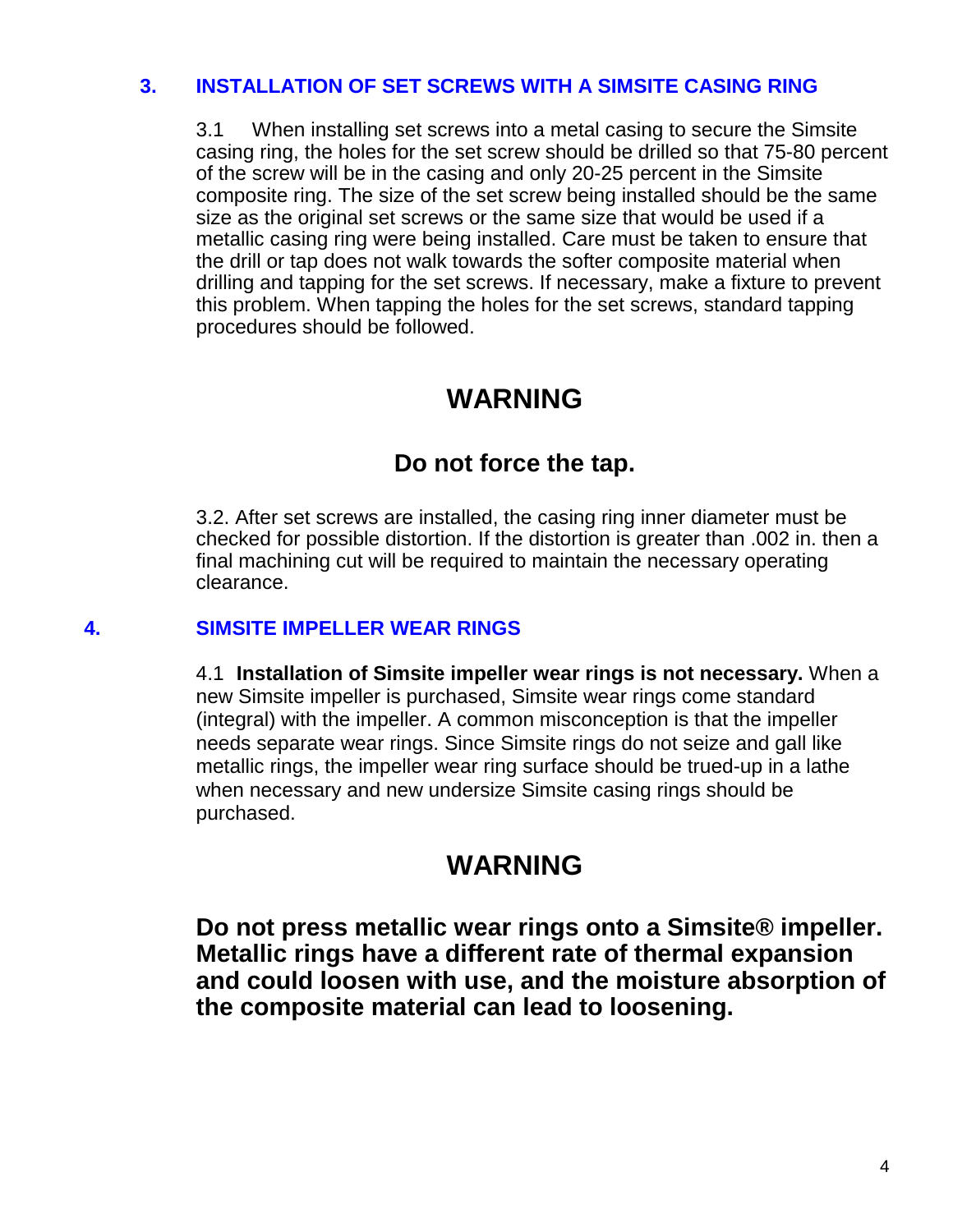#### **5. INSTALLATION OF SIMSITE CASING RINGS INTO PUMP CASING WHEN A PRESS FIT IS NOT REOUIRED** *(SPLIT CASE OR BETWEEN BEARINGS TYPE PUMPS)*

5.2 When installing casing rings that are not press fitted into their casings, it is important that there is enough clearance at the outer diameter to assure that the casing rings are not pinched upon bolt-down of the pump casing. It is recommended that a .002 to .005 In. clearance is maintained between the casing ring outer diameter and the pump casing.



5.3 To determine if the ring is pinched, the ring must be blued (or chalked), installed in the pump, and then removed for inspection. Upon inspection of the ring, pinching marks should not be evident on the blued or chalked surfaces of the casing ring. If pinching exists, then the ring may require machining. However, ring machining is not recommended if the pinching is caused by casing distortion, or if there is damage to the casing ring landing surface within the casing. In this case, the casing must be corrected by machining as outlined in paragraph 5.1.

#### **6. MACHINING OF SIMSITE MATERIAL**

6.1 In cases where undersize casing rings are provided, it will be necessary to machine the ring to achieve the proper clearance between the impeller and case ring. See Section 11 for the correct clearances to be used with Simsite components.

6.2 Simsite is easily machined using standard carbide insert tools and is similar to machining cast iron. Turning speeds should be between 200 to 400 RPM.

6.3 When machining Simsite, always make sure there is proper ventilation. The use of a respirator (3M Model 8710 or equal) is recommended when machining Simsite Grade 302 and is required when machining Simsite Grade 375 due to the glass content.

#### **7. INSTALLATION OF SIMSITE IMPELLERS**

7.1 To install a Simsite impeller into a pump, it is necessary to confirm that the shaft is true (i.e. shaft run-out less than .002 in.), and that the shaft diameter where the impeller will seat is in good condition. The keyway must be checked to assure that it is clean and that the key fits snugly side-to-side in the keyway. There



should be approximately a 0.010" clearance on top of the key when it is installed into the shaft and impeller. The impeller should not be pressed onto the shaft is a keyed shaft installation is employed. The bore of a Simsite impeller is manufactured .002 in. (dry) over the shaft diameter. Simsite will swell slightly in water, allowing the fit of the impeller to have an approximate clearance of .0005 to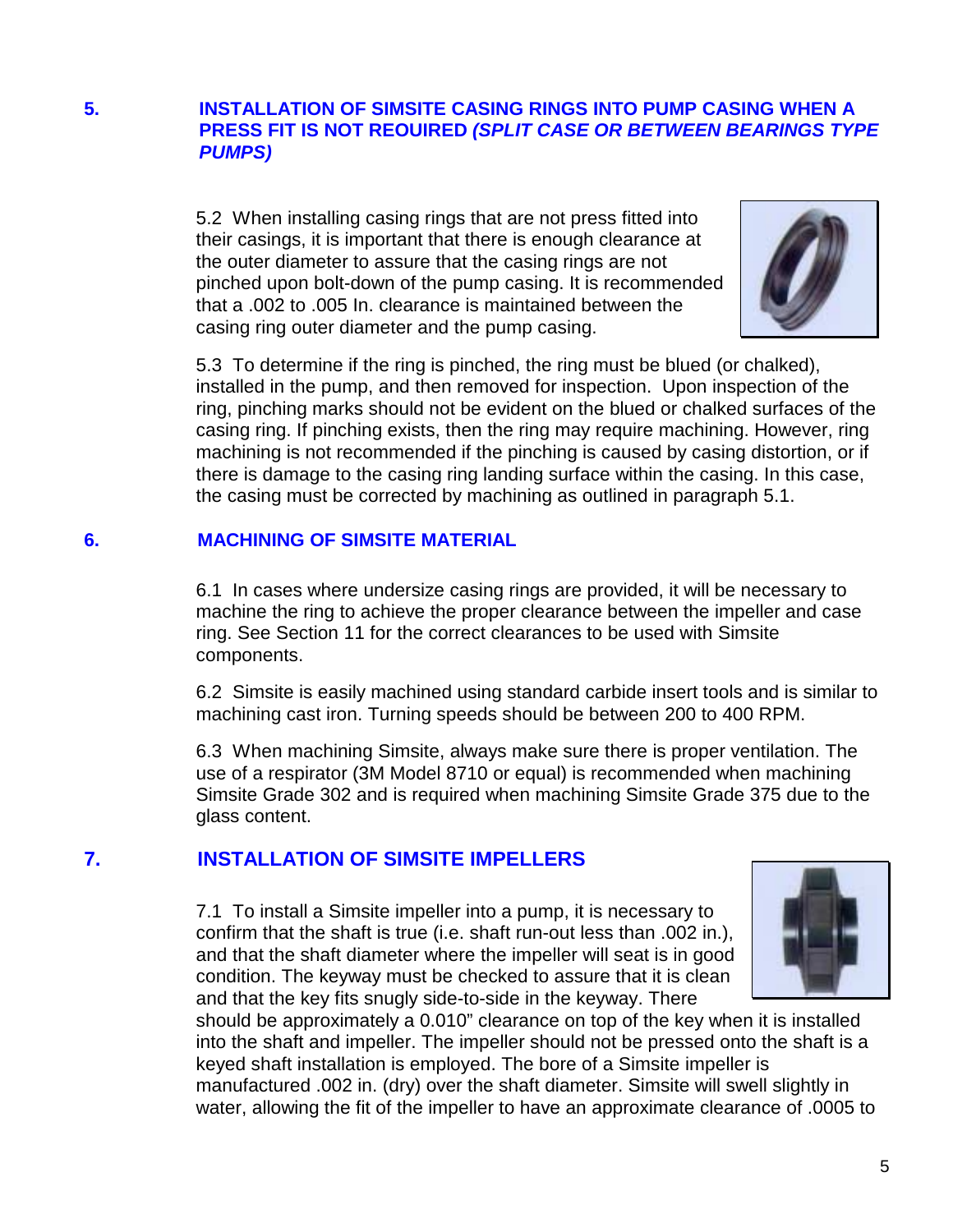.001 in., which is necessary for a keyed shaft arrangement. A soft mallet can be used to gently position the impeller onto the shaft.

# **WARNING**

### **Never force a Simsite® impeller onto the shaft.**

 If humid conditions or temperature cause the fit to be tight, the shaft may be lubricated with grease (DOD-G-24508, CID-A-A-50433 or equivalent). Another installation technique for a tight fit is to heat the impeller in an oven to expand the tight bore. **Never exceed 250 degrees F.**

# **WARNING**

### **Do not use an open flame or exceed 250 degrees F.**

7.2 It is not possible to give detailed torque specifications in a general instruction such as this, since a large variety of different sized impeller nuts are in use. When torquing the impeller nut against a Simsite impeller it must be understood that the Simsite composite stiffness is much less than that of the typical metallic alloys used for pump impellers. Excessive torquing of the impeller nut can lead to large distortions of the impeller and must be avoided. If the existing technical manual calls for an impeller nut torque, Warren recommends using 1/3 the metallic value (minimum of 20 ft-lb). Experience and "feel" are important considerations, especially if no torque specifications are available. It is also worth noting that when immersed in water the Simsite impeller will swell, further pre-loading the impeller nut.

# **WARNING**

### **Do not over-torque impeller nut when installing a Simsite® impeller.**

### **8. INSTALLATION OF SIMSITE lMPELLERS WITH TAPERED BORES**

8.1 For the design of impellers with a tapered bore, the standard taper must be specified along with the length of the bore and the end diameters. The integrity of the tapered shaft at the taper must be excellent, otherwise the shaft must be replaced. If a collet is used, it should be replaced each time a new Simsite impeller is installed. If the Simsite impeller has a metal hub insert, then the impeller nut can be installed on the shaft with a torque limit of 80 ft-lb.

# **WARNING**

### **Do not exceed 80 ft-lb for tapers with metal inserts.**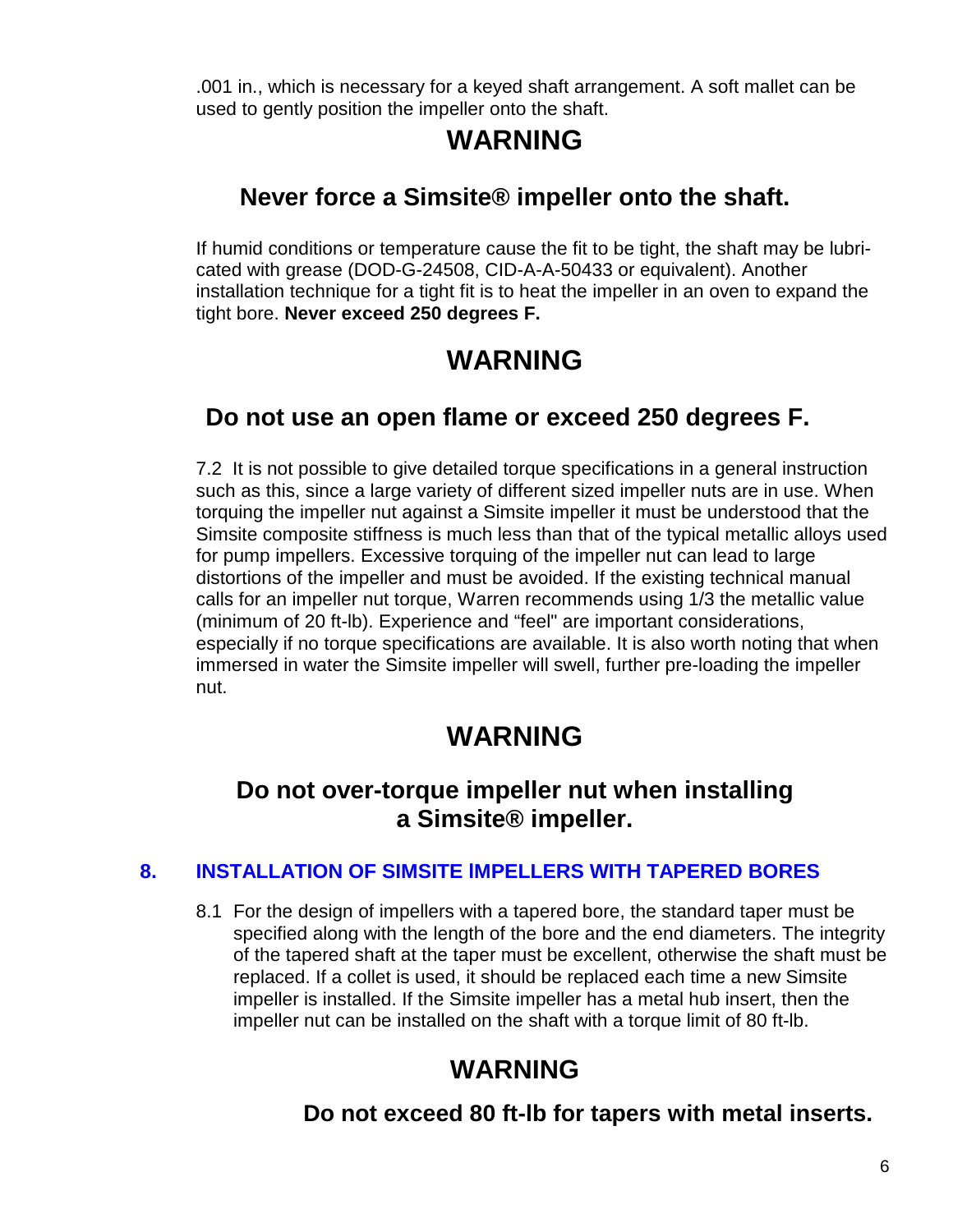However, if the impeller is of aIl -Simsite construction, then the impeller nut should be installed with the minimum of torque that is necessary to fit the impeller snugly onto the tapered shaft.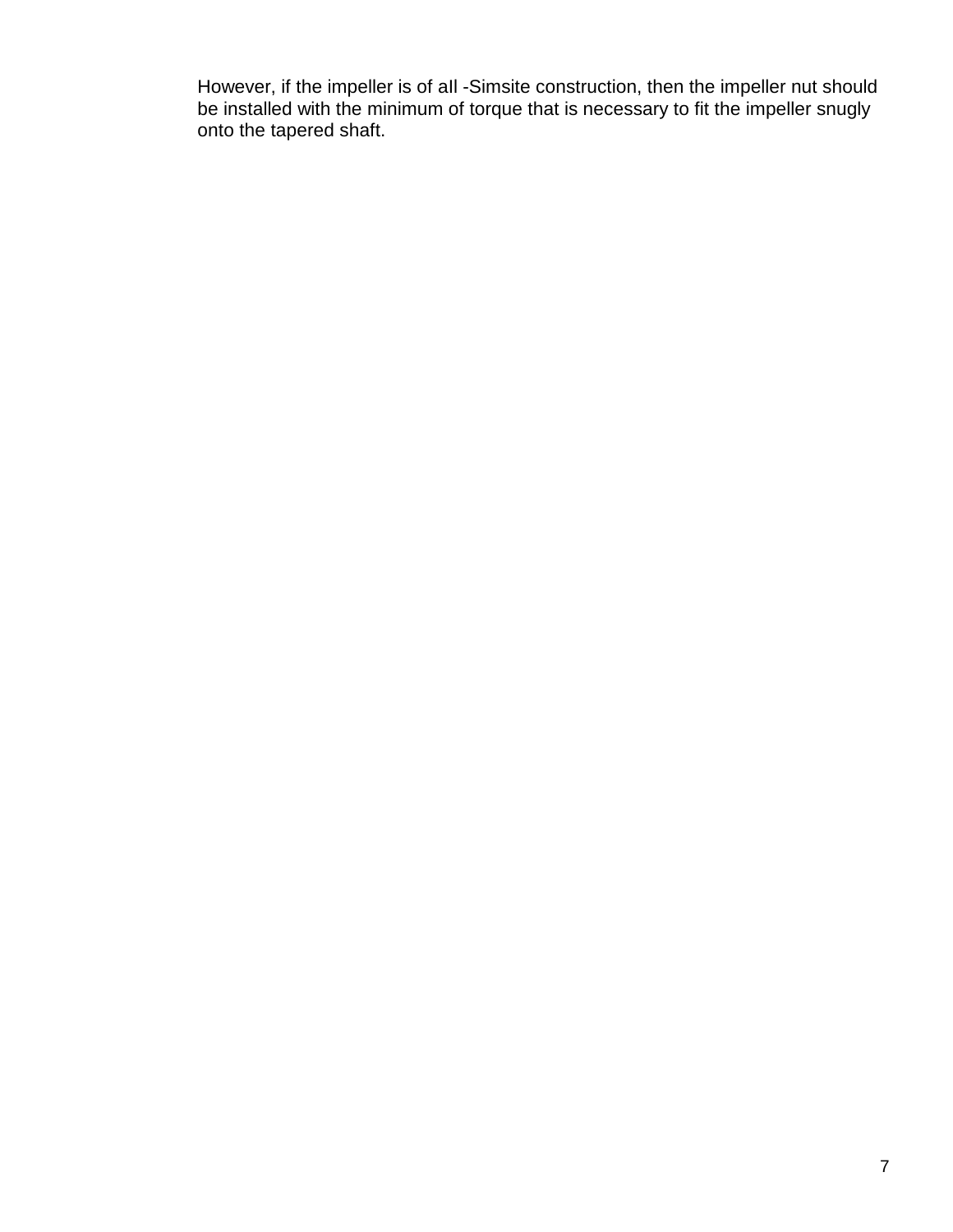### **WARNING**

### **Do not exceed 20 ft-lb for tapers without a metal insert.**

#### **9. INSTALLATION OF SIMSITE SLEEVE BEARINGS**

9.1 Simsite bearings using a press fit are installed into the bearing housings using interference fits similar to casing wear rings. Prior to the installation of the Simsite bearings, the bearing bore areas should be cleaned and all burrs removed. The casing bores should be indicated to make certain that they are round and concentric with the impellel locating features. If the bearing bore is not running true, it should be



machined before the Simsite bearing is installed. The interference is recommended to be .001 in. per diametrical in., with a minimum of .003 in. and a maximum of .010 in. The bearings can be chilled or frozen to facilitate pressing them into the pump casing or bearing housings. A soft mallet can be used to gently press the bearings into their bores. Simsite bearings must be secured in the housings with a two-part epoxy (Devcon Putty "A", Fixmaster or equivalent) and two-to-four set screws.

9.2 When Simsite bearings are not press-fit into the pump casing or bearing housings, they are designed with an anti-rotation ring or one or more anti-rotation pins. Prior to the installation of the Simsite bearings, the bearing bore areas should be cleaned and all burrs removed. The casing bores should be indicated to make certain that they are round and concentric with the impeller locating features. If the bearing bore is not running true, it should be machined before the Simsite bearing is installed. It is important that there is enough clearance at the outer diameter of the bearing to assure that the bearings are not pinched upon bolt-down of the pump casing or bearing housing cover. It is recommended that a .002 to .005 in. clearance is maintained between the Simsite bearing outer diameter and the bearing mounting surface. To determine if the Simsite bearing is pinched, the bearing must be blued (or chalked), installed in the pump, and then removed for inspection. Upon inspection of the bearing, pinching marks should not be evident on the blued or chalked surfaces of the bearing. If pinching does occur, then the Simsite bearing may require machining. Machining of the Simsite bearing is not recommended if the metallic pump casing is distorted, or if there is damage to the bearing housing surfaces. The bearing mounting areas must be repaired or machined instead. After machining, the bearing mounting areas must be cleaned and deburred.

9.3 The clearance between the Simsite bearing bore and the shaft or sleeve diameter should follow the guidelines of Table 3 and should never be less than .010 in.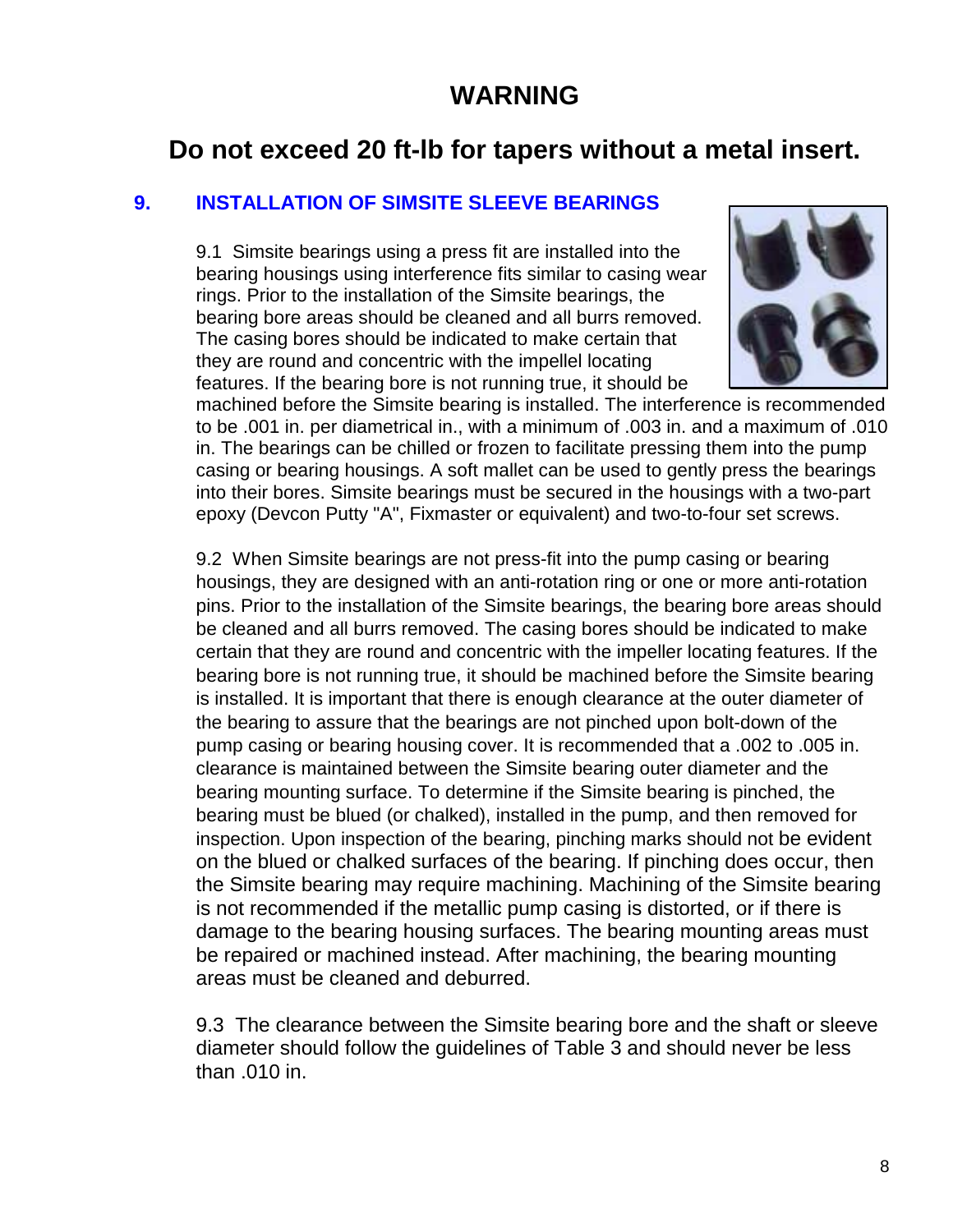### **10. INSTALLATION OF SIMSITE SLEEVES**

10.1 Simsite sleeves are mounted on shafts with a clearance of between .001 and .004 in. This clearance prevents the sleeve from twisting and buckling, yet allows easy mounting. A locking device such as a key and/or set screws is used to prevent the sleeve from rotating. If humid conditions or temperature cause the fit to be tight, the shaft may be lubricated with grease (DOD-G-24508, CID-A-A-50433 or equivalent). Do not use oil. Another installation technique for a tight fit is to heat the sleeve in an oven to expand the tight bore.

**Do not use an open flame or exceed 250 degrees F.**

# **WARNING**

**Never force a Simsite® sleeve onto the shaft.**

# **WARNING**

**Do not use oil.**

## **WARNING**

### **Do not use an open flame or exceed 250 degrees F.**

# **CAUTION**

# **GRADE 302 SIMSITE® SHAFT SLEEVES ARE NOT TO BE USED**

Simsite shaft sleeves used in conjunction with packing are manufactured from Simsite grade 375. A graphite-based packing (John Crane CI 065 or Style 1625G, Durametallic Style TGF or Style DDG, Industrial Packing Style 102, Garlock Style G-200 or similar) should be used with Simsite sleeves.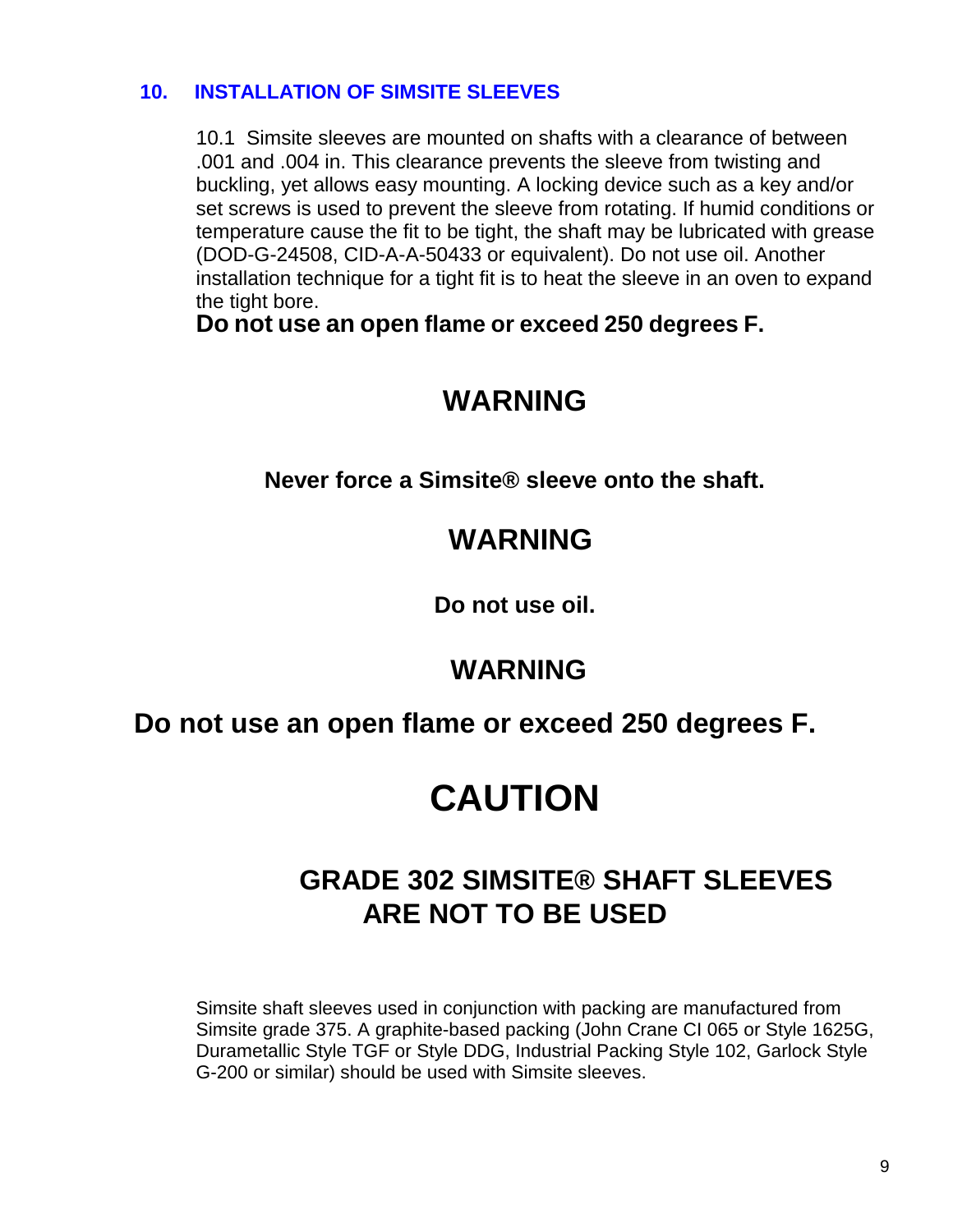#### **11. DETERMINATION OF CLEARANCES BETWEEN WEARING SURFACES**

11.1 The diametrical clearances between Simsite casing rings and Simsite impellers are provided in Table 2. Table 3 shows the diametrical clearances for Simsite bearings. It should be noted that these clearances are determined for dry Simsite parts mating with dry Simsite parts. If the Simsite part is used in conjunction with a metal mating part, these clearances can be decreased by 25 percent. (Example: a 12.000 in. diameter Simsite ring mating with a metal impeller would require a diametrical clearance of .030 in.) If a Simsite casing ring requires a press fit into a casing, the amount of interference fit is added to the dry factory set clearance.

11.2 If the Simsite components have been in service (immersed in a fluid), they must be allowed to dry for a 24-hour period prior to measurement, since Simsite composites swell slightly in water.

#### **12. ALLOWABLE TIR OF SIMSITE IMPELLER WEAR RING AREA**

12.1 If Simsite impellers are used with Simsite casing rings, the allowable total mdi-cated runout (TIR) of the wear ring area should not exceed .005 in. If Simsite rings are used with metallic impellers, the total indicated runout (TIR) should not exceed .002 in.

#### **13. ASSEMBLY AND TEST CONSIDERATIONS**

13.1 The alignment of the coupling and the shaft must be checked both cold and warm after assembly. Proper alignment is critical to pump operation and longevity. For ship board installation, all major piping must be loosened to make sure there is no pipe strain. If the piping moves after the bolts are removed, the piping must be repositioned to eliminate pipe strain, which can cause a pump to fail if not corrected.

13.2 After the rotating element with Simsite components is fit into the pump casing and the casing cover has been secured, the rotating element must turn by hand before the pump driver can be started. If for some reason the shaft does not turn by hand, then the pump must be disassembled to determine the problem. **In order to maximize the extended pump life that Simsite components offer, Warren recommends replacing all rolling element bearings while rebuilding the rotating assembly.**

13.3 After flooding the pump and prior to start-up, make a final check to ensure that the rotating element still turns by hand. Refer to the applicable equipment technical manual and/or Technical Repair Standards for specific instructions.

13.4 When performing operational testing it is recommended that the pump with Simsite internals be filled with fluid for 48 hours in order to achieve the correct running clearances and thus obtain accurate test results.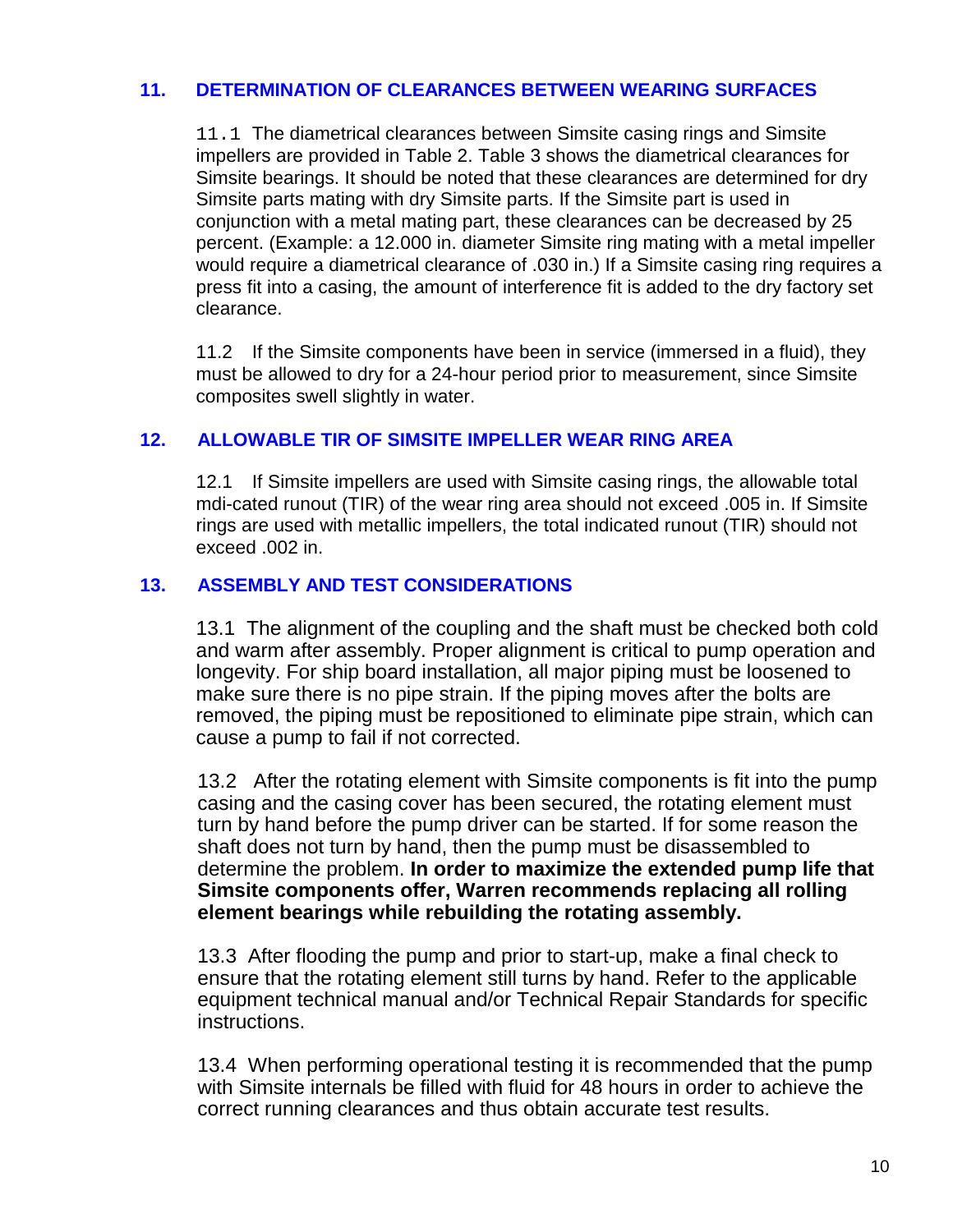# **CAUTION**

# **DYNAMIC BALANCE BY GRINDING OFF MATERIAL MUST NEVER BE DONE ON SIMSITE® COMPONENTS.**

14.1 Simsite impellers and pump components are precision machined to assure dynamic balance, hydraulic balance and optimal performance. The dynamic balancing of Simsite products by weight adjustment (i.e. grinding off material or adding balancing weights such as set screws) is usually not necessary and may be harmful to the integrity of the components if done improperly.

14.2 If a check of the impeller balance is desired, the impellers must be checked independently from the complete rotating element. Because of the light weight of the Simsite (approximately 1/6 of a metallic impeller) the standard Navy formulas for maximum allowable unbalance will give unbalance levels that are very difficult if not impossible to attain in practice. Warren supplies impellers that meet or exceed the requirements as outlined in paragraph 4.2.2.9 of NAVSEA Dwg 803-7226047: "Composite impellers shall not exceed the maximum residual imbalance as calculated by ANSI 52.19 Grade G6.3 when using the mass of the metallic impeller it is replacing." If dynamic balancing of a complete rotating assembly is required, then the necessary weight adjustment should be performed on the metal components of the assembly, if at all possible. If weight adjustment to the Simsite impeller is necessary, it should always be accomplished by adding weight, not by removing weight by grinding as is usually done with metallic impellers. To add weight to the impeller use a monel set screw (8-32,10-32, or 1/4-20). The impeller should be drilled and tapped to accept the set screws either in the side of the wear ring area or in the shroud of the impeller in the middle of one or more of the vanes. The set screws should be screwed in with Loctite (or equivalent) and covered with a molecular compound (Belzona, Devcon, Sims, etc.) to cover the screw.

14.3 When drilling and tapping a Simsite impeller for balancing purposes, the following steps should be followed:

1) Secure impeller with clamps, studs, nuts, etc. on drill press table. Do not put excessive stress on the composite impeller.

2) Secure center drill in chuck and center drill impeller at desired point. Do not move impeller between operations.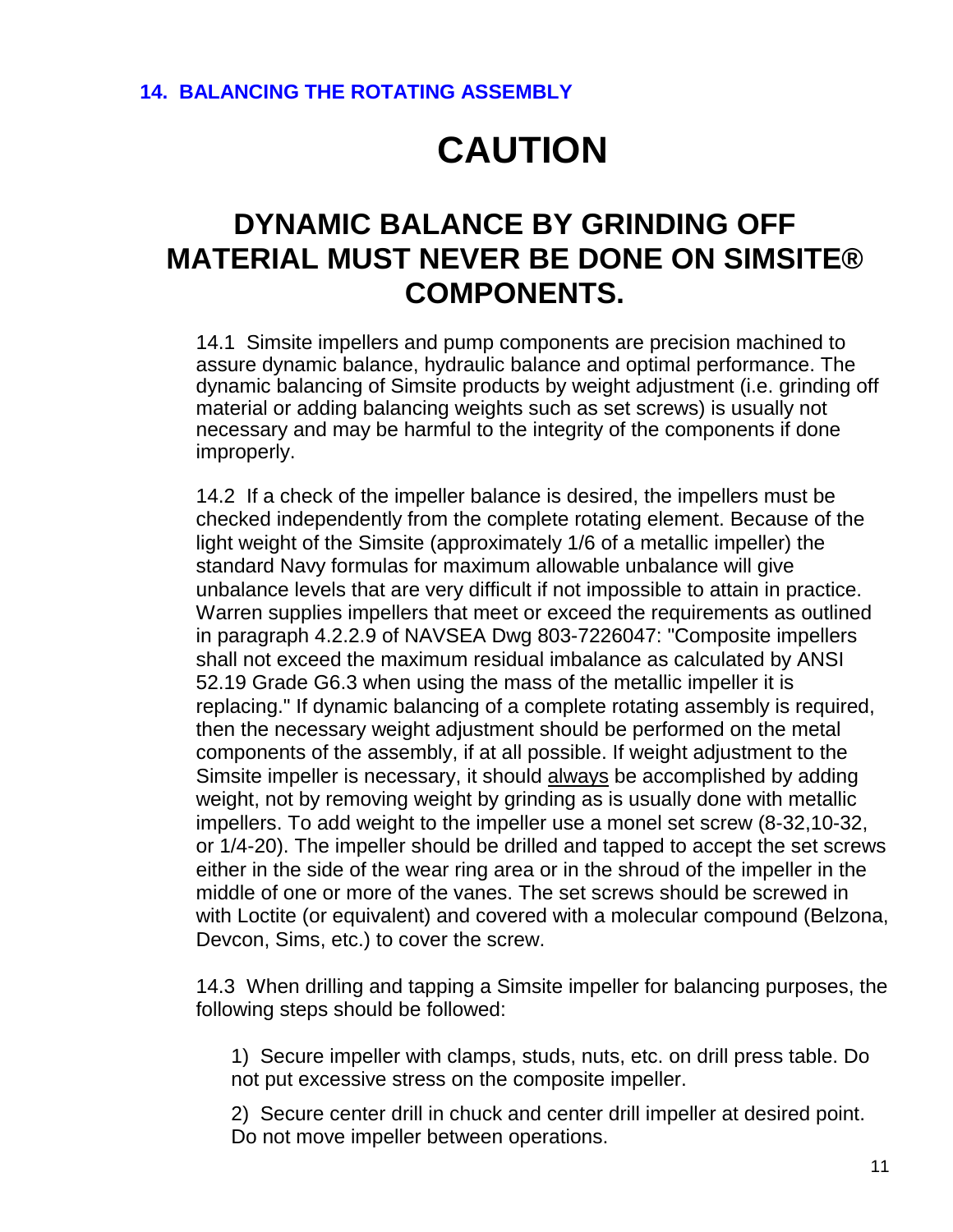3) Install proper size drill bit for the tap size in chuck and drill to the proper depth. Drill deep enough to ensure that the end of the installed set screw will be slightly below the surface of the impeller. Clean chips from hole.

4) Chuck tap in a tapping machine or tap by hand, rotating the tap slowly. Tap hole, clearing the chips periodically from the hole. Do not use excessive force when tapping!

5) Use a bottom tap to finish the threads. Follow the same procedures as in step 4.

6) Install the monel set screws using Loctite and Primer 'T' (or equivalent). Do not overtighten the screws!

7) If the set screws need to be cut, then cut and grind the edges of the screws before screwing them into the composite.

8) The set screws must be countersunk into the composite and covered with a molecular compound (Belzona, Devcon, Sims, etc.).

### **15. CONTACTING THE FACTORY FOR ASSISTANCE**

15.1 If help is needed with the installation of a Simsite product. you can contact the factory at (413)436-7711. or fax (413)436-5605. Correspondence may be addressed to:

> **Warren Pumps Inc. 82 Bridges Avenue P. 0. Box 969 Warren, MA 01083-0969, USA E-mail: warrensales@colfaxcorp.com**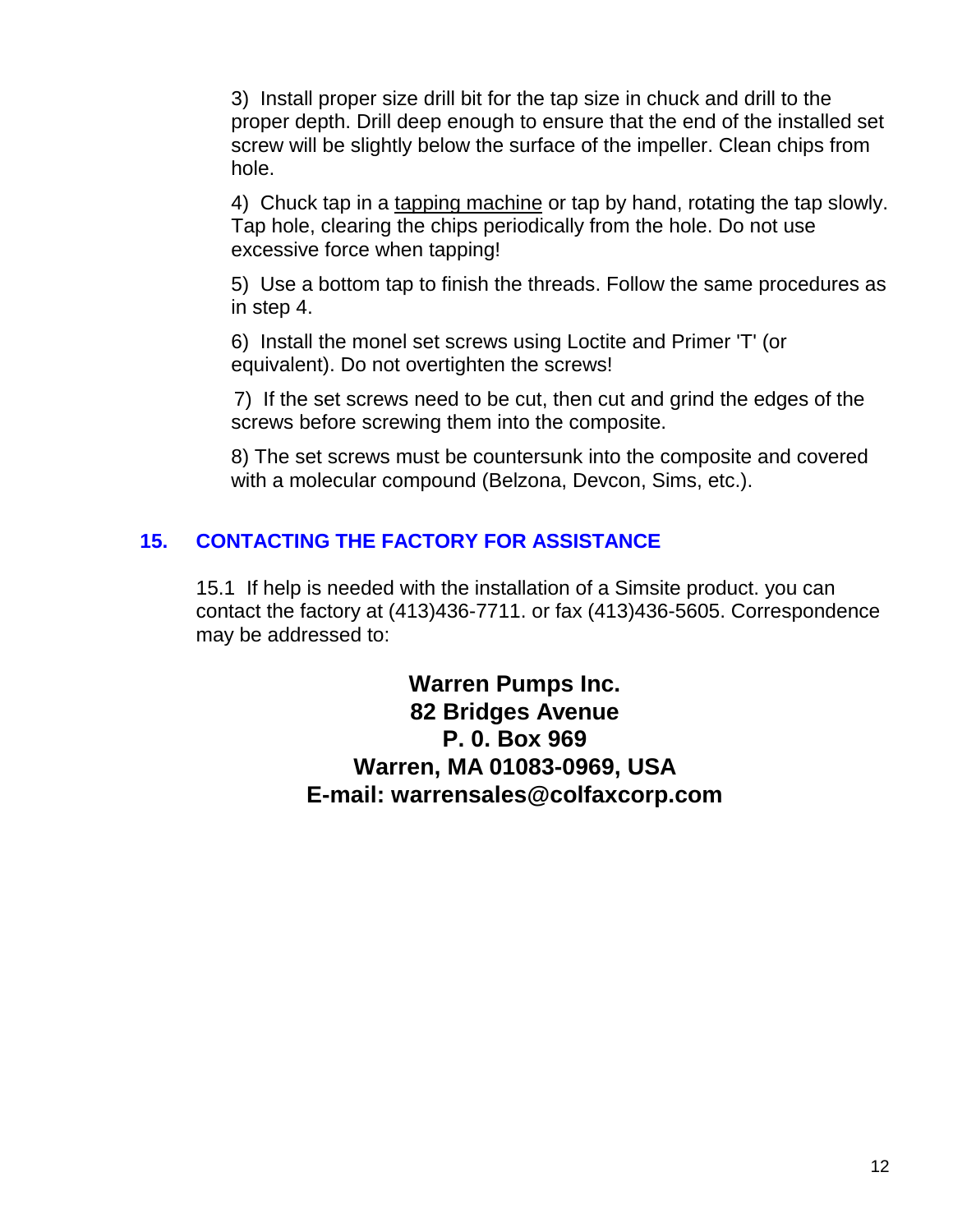# **TABLE 1**

| <b>INTERFERENCE FITS FOR OVERHUNG PUMP</b><br><b>CASE RINGS AND BEARINGS</b> |                                                                             |  |
|------------------------------------------------------------------------------|-----------------------------------------------------------------------------|--|
| <b>Diameter of</b><br><b>Press Fit</b><br><b>Component</b><br>(inches)       | <b>Recommended</b><br><b>Diametrical</b><br><b>Interference</b><br>(inches) |  |
| 1                                                                            | .003                                                                        |  |
| $\overline{2}$                                                               | .003                                                                        |  |
| 3                                                                            | .003                                                                        |  |
| 4                                                                            | .004                                                                        |  |
| 5                                                                            | .005                                                                        |  |
| 6                                                                            | .006                                                                        |  |
| $\overline{7}$                                                               | .007                                                                        |  |
| 8                                                                            | .008                                                                        |  |
| 9                                                                            | .009                                                                        |  |
| 10                                                                           | .010                                                                        |  |
| 11                                                                           | .010                                                                        |  |
| 12                                                                           | .010                                                                        |  |
| <b>13 to 16</b>                                                              | .014                                                                        |  |
| 17 to 24                                                                     | .016                                                                        |  |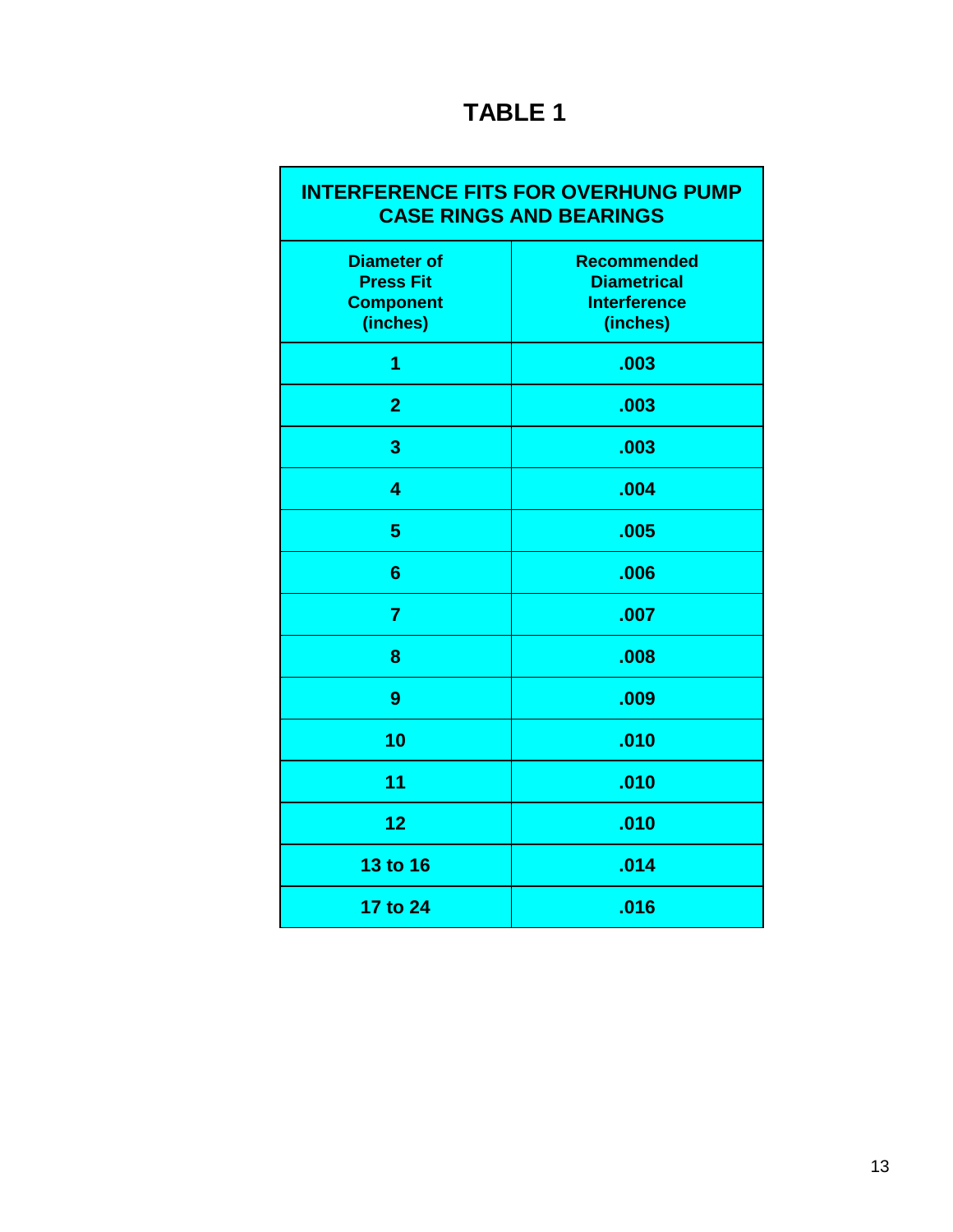### **TABLE 2**

#### **FACTORY SET CLEARANCES AND STANDARDS SlMSITE® CASING WEAR RING TO SIMSITE IMPELLER WEAR RING DRY CLEARANCE**

| 0. D. Impeller Wear<br><b>Ring</b><br>(inches) | <b>Diametrical</b><br><b>Clearance (DRY)</b><br>and Tolerance<br>(inches) | <b>Recommended</b><br><b>Maximum Clearance</b><br>(DRY)<br>before Replacement<br>(inches) |
|------------------------------------------------|---------------------------------------------------------------------------|-------------------------------------------------------------------------------------------|
| $\overline{2}$                                 | $.024 +1.004$                                                             | .032                                                                                      |
| 3                                              | $.026 + 0.004$                                                            | .034                                                                                      |
| 4                                              | $.028 + 0.004$                                                            | .036                                                                                      |
| $\overline{5}$                                 | $.030 + / .005$                                                           | .039                                                                                      |
| 6                                              | $.032 + 0.005$                                                            | .042                                                                                      |
| 7                                              | $.034 + 0.005$                                                            | .044                                                                                      |
| 8                                              | $.036 + 0.005$                                                            | .046                                                                                      |
| 9                                              | $.037 + 0.005$                                                            | .047                                                                                      |
| 10                                             | $.038 + 0.005$                                                            | .048                                                                                      |
| 11                                             | $.039 + 0.006$                                                            | .051                                                                                      |
| 12                                             | $.040 + 0.006$                                                            | .052                                                                                      |
| 13                                             | $.041 + 0.006$                                                            | .053                                                                                      |
| 14                                             | $.042 + 0.006$                                                            | .054                                                                                      |
| 15                                             | $.042 + 0.006$                                                            | .054                                                                                      |

#### **NOTES:**

1. If a Simsite ring is used in conjunction with a metal impeller, then the diametrical clearance is reduced to 75 percent of the value from the above chart.

2. All installation clearances are based on the components being dry. When reusing a wear ring, allow the ring to dry for 24 hours before taking dry clearance measurements.

3. When machining Simsite rings, the minimum wall thickness is .187 in.

4. When installing set screws to secure Simsite wear rings, the casing ring inner diameter should be checked for possible distortion after the set screws are installed. If the distortion is greater than .002 in. then a final machining cut will be required to maintain the necessary operating clearance.

5. The recommended maximum clearance before replacement should be used as a guide. Pump performance should be the final element in determining whether the parts are to be replaced.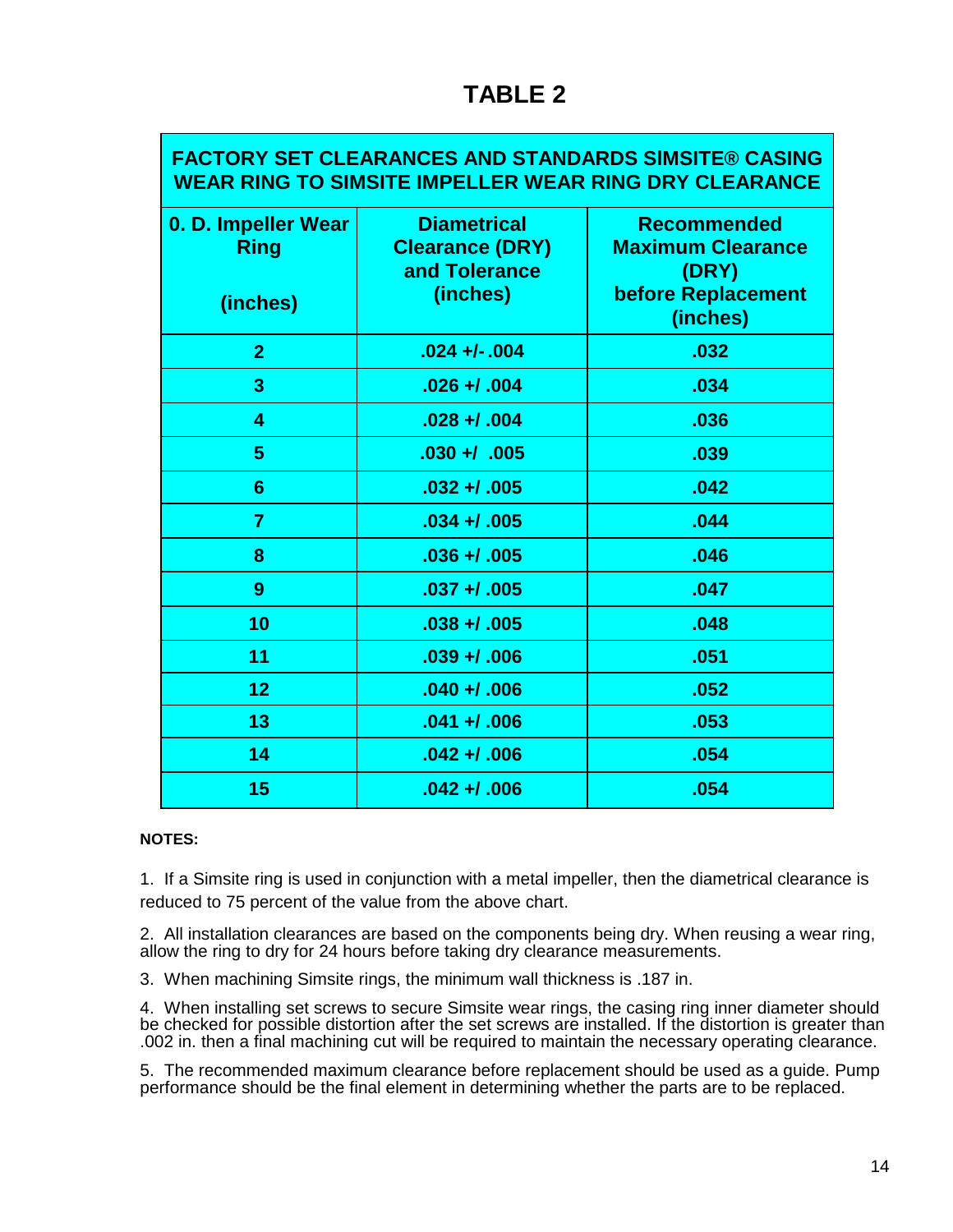| <b>SIMSITE® BEARING CLEARANCES WHEN RUNNING</b><br>SIMSITE SHAFT OR SLEEVE ON SIMSITE BEARINGS |                                                                                     |  |
|------------------------------------------------------------------------------------------------|-------------------------------------------------------------------------------------|--|
| <b>Shaft or Sleeve</b><br><b>Diameter</b>                                                      | <b>Recommended Dry</b><br><b>Diametrical Clearance</b><br>and Tolerance<br>(inches) |  |
| (inches)                                                                                       |                                                                                     |  |
| 1                                                                                              | $.010 + 0.002$                                                                      |  |
| $\overline{2}$                                                                                 | $.014 + 0.002$                                                                      |  |
| 3                                                                                              | $.016 + 0.002$                                                                      |  |
| 4                                                                                              | $.018 + 0.002$                                                                      |  |
| 5                                                                                              | $.020 + 0.002$                                                                      |  |
| 6                                                                                              | $.022 + 0.003$                                                                      |  |
| $\overline{7}$                                                                                 | $.024 + 0.003$                                                                      |  |
| 8                                                                                              | $.026 + 0.003$                                                                      |  |
| 9                                                                                              | $.028 + 0.003$                                                                      |  |
| 10                                                                                             | $.030 + 0.003$                                                                      |  |

#### **NOTES:**

1. If a Simsite bearing is used in conjunction with a metal sleeve or shaft mating surface, then the diametrical clearance is reduced to 75 percent of the value from the above chart.

2. All installation clearances are based on the components being dry. When reusing a bearing, allow it to dry for 24 hours before taking dry clearance measurements.